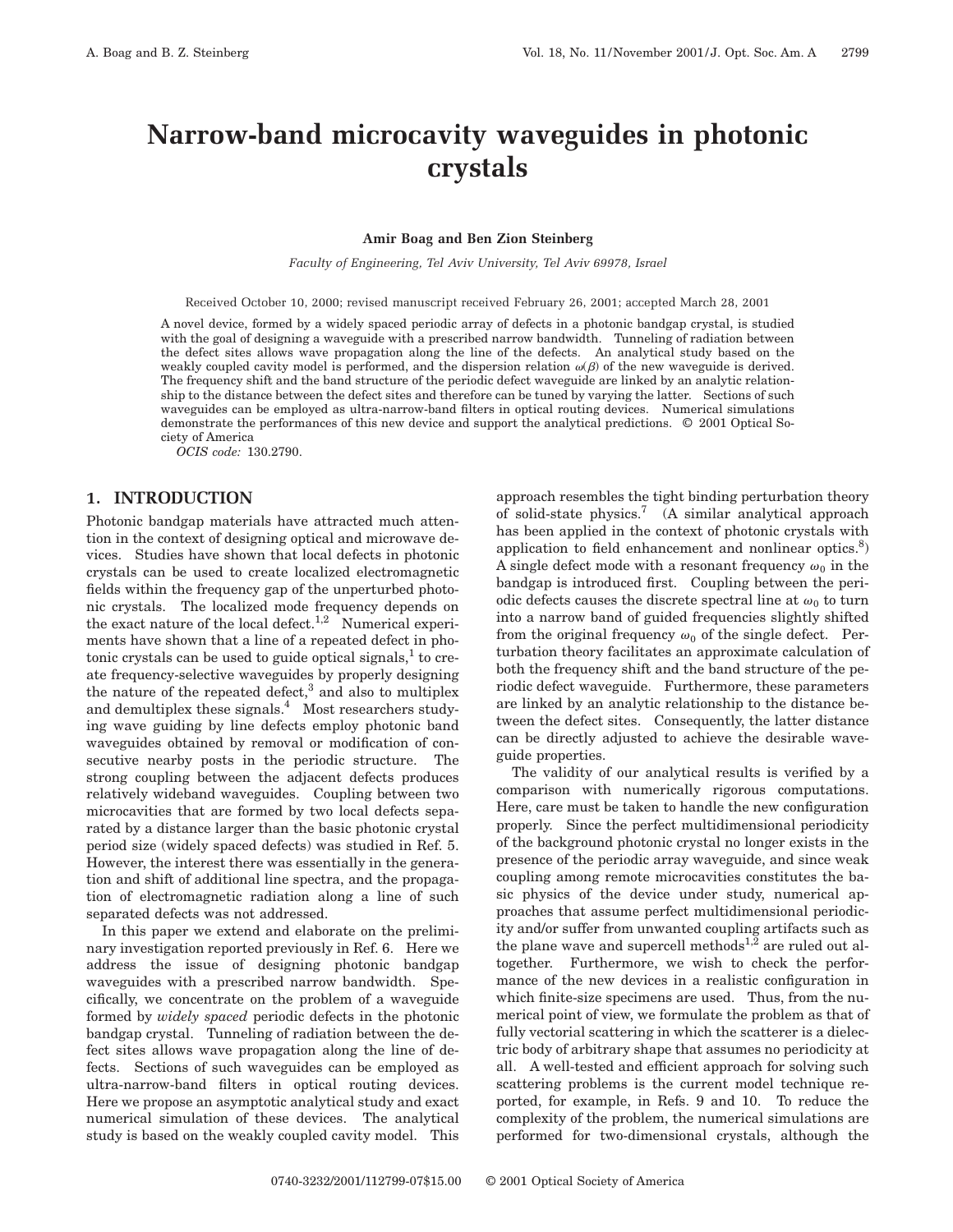analytical study is valid for both two- and threedimensional geometries. The results of numerical computations support the analytical predictions.

## **2. DESCRIPTION OF THE PROBLEM AND FORMULATION**

Our analysis here applies to two-dimensional and threedimensional photonic crystals. For clarity, the basic configuration under study is schematized in two dimensions in Fig. 1. A photonic crystal with primitive lattice vectors  $a_1$ ,  $a_2$ , and  $a_3$  (the smallest vectors pointing from one lattice point to another) is characterized by a periodic relative permittivity  $\epsilon_p(r)$ , as shown in Fig. 1(a). A single local defect of arbitrary nature is shown schematically in Fig. 1(b). We term this defect the basic microcavity. The relative permittivity of the photonic crystal in the presence of the basic microcavity is denoted by  $\epsilon_d(r)$ . We define the difference in the reciprocal relative permittivities between the microcavity-perturbed and unperturbed crystals by  $d(r)$ :

$$
d(r) \equiv \frac{1}{\epsilon_d(r)} - \frac{1}{\epsilon_p(r)}.\tag{2.1}
$$

This quantity is different from zero only near the basic microcavity. It will be used below in subsequent derivations. A linear array of identical defects can be formed now by periodic repetitions of the basic microcavity, as shown in Figs. 1(c) and 1(d). The intercavity vector, defined as the vector connecting two consecutive microcavities in the array, is denoted by *b*. Since the repeated microcavity locations are restricted to the photonic crystal points, we must have

$$
b = \sum_{i=1}^{3} m_i a_i, \qquad (2.2)
$$

where  $\{a_i\}_{i=1,\ldots,3}$  is the set of primitive lattice vectors and  ${m_i}_{i=1,\ldots,3}$  is a set of constant integers that quantify the distance between two adjacent microcavities in units of basic lattice cells. The reciprocal relative permittivity of the photonic crystal with the linear array can be written now as

$$
\frac{1}{\epsilon(r)} = \frac{1}{\epsilon_p(r)} + \sum_{n=-\infty}^{\infty} d(r - nb), \qquad (2.3)
$$

where  $d(r)$  is defined in Eq.  $(2.1)$ .

Our purpose is to study the propagation of timeharmonic electromagnetic waves in this configuration. The time-harmonic electromagnetic problem in an inhomogeneous dielectric can be cast in an eigenvalue form for the vector magnetic field  $H$  (Ref. 1):

$$
\Theta H(r) = \left(\frac{\omega}{c}\right)^2 H(r),\tag{2.4}
$$

where  $\omega$  is the frequency,  $c$  is the free-space speed of light, and  $\Theta$  denotes a Hermitian operator defined by

$$
\Theta H = \nabla \times \left[ \frac{1}{\epsilon(r)} \nabla \times H \right]. \tag{2.4a}
$$

Alternatively, the eigenfrequencies can be expressed in the variational form<sup>1</sup>

$$
\left(\frac{\omega}{c}\right)^2 = \frac{\langle H, \Theta H \rangle}{\langle H, H \rangle},\tag{2.5}
$$

where  $\langle \cdot , \cdot \rangle$  denotes the inner product defined by

$$
\langle F, G \rangle = \int F \cdot \bar{G} dr \qquad (2.6)
$$

and  $F \cdot \bar{G}$  is the Cartesian scalar product of the two three-dimensional vector fields *F* and *G* and the overbar denotes a complex conjugate.

It is well known that often a local defect in a photonic crystal allows for a localized "trapped" mode with a frequency falling in the bandgap of the unperturbed crystal.<sup>1</sup> Thus we denote the magnetic field of the localized mode associated with the basic microcavity and the corresponding frequency by  $H_0(r)$  and  $\omega_0$ , respectively. By analogy to Eq. (2.4), the localized mode satisfies the equation

$$
(\Theta^{\text{per}} + \Theta_0)H_0(r) = \left(\frac{\omega_0}{c}\right)^2 H_0(r), \quad (2.7)
$$

where  $\Theta^{\text{per}}$  is the operator of the periodic structure and  $\Theta_0$  is the defect operator. We define the operators  $\Theta^{\text{per}}$ and  $\Theta_0$  by analogy to Eq. (2.4a) by replacing  $1/\epsilon(r)$  with  $1/\epsilon_p(r)$  and with  $d(r)$  [see Eq. (2.1)], respectively. Since  $\Theta^{\text{per}}$  and  $\Theta_0$  are self-adjoint real operators, it is easily verified that for a lossless medium we can normalize  $H_0(r)$  such that

$$
\operatorname{Im}[H_0(r)] = 0. \tag{2.7a}
$$

Now we turn to the case of the linear array obtained by periodic repetition of the basic microcavity. The reciprocal relative permittivity of the entire structure is given in Eq. (2.3). The operator  $\Theta$ , which corresponds to the photonic crystal *with* the linear array of defects, can be written now as

$$
\Theta = \Theta^{\text{per}} + \sum_{n = -\infty}^{\infty} \Theta_n, \qquad (2.8)
$$

which comprises a superposition of  $\Theta^{per}$  and shifted operators  $\Theta_n$  defined by analogy with Eq. (2.4a) by replacement of  $1/\epsilon(r)$  with  $d(r - nb)$  for  $n \in \mathbb{Z}$ . Two observations are made now: First, the basic microcavity mode is well confined around the local defect. Second, if the basic microcavities are widely spaced, their mutual coupling is weak and the local field is well approximated by the field of a single isolated microcavity. Thus we follow the strong binding perturbation theory<sup>7</sup> and describe the modal solution of the entire problem as a summation over appropriately shifted versions of the basic microcavity mode:

$$
H(r) = \sum_{n = -\infty}^{\infty} A_n H_n(r), \qquad H_n(r) = H_0(r - nb),
$$
\n(2.9)

where  ${A_n}_{n \in \mathbb{Z}}$  is a set of yet-to-be-determined coefficients. Substitution of Eq. (2.9) into Eq. (2.5) yields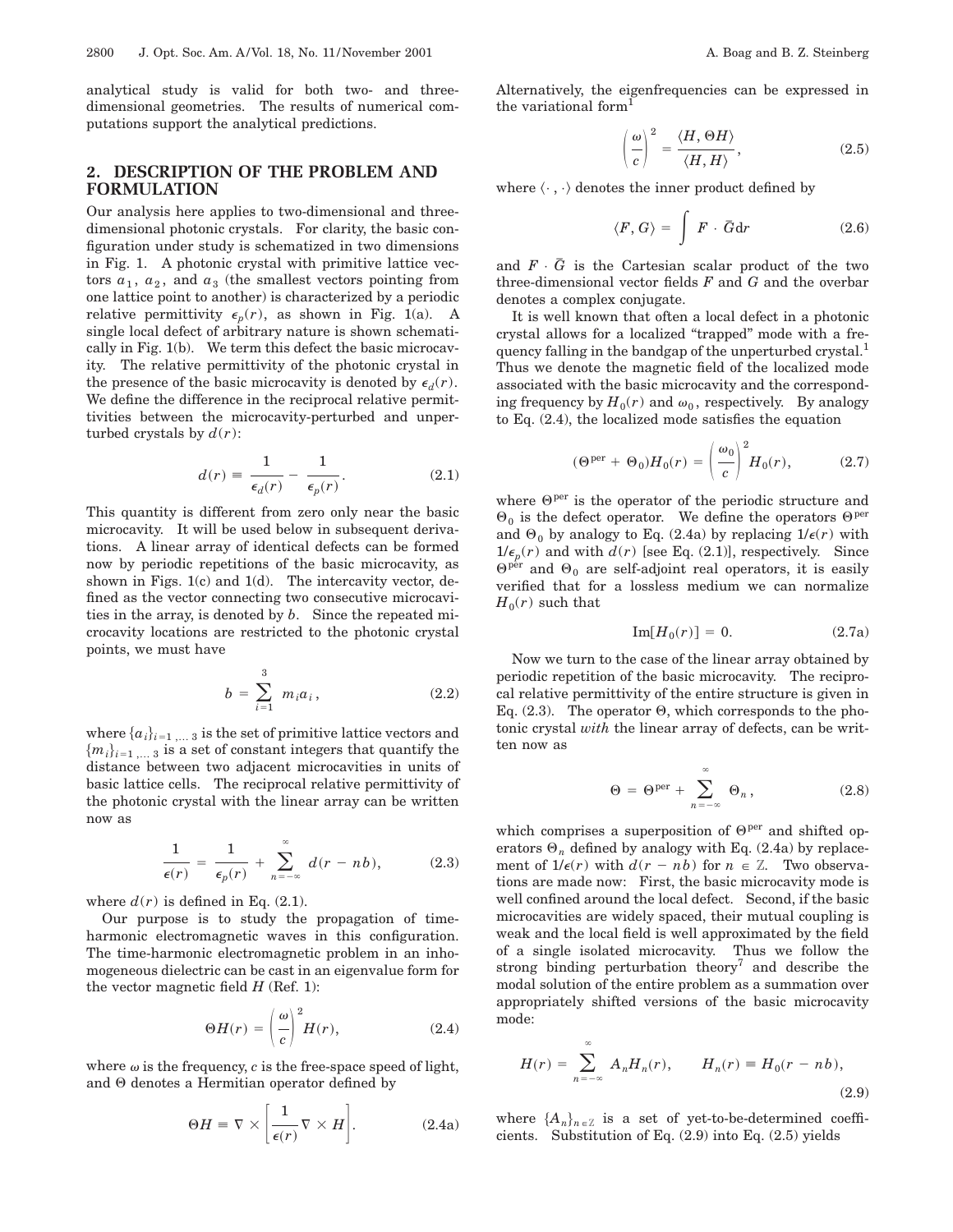

 $20\sqrt{10}$  $\overline{\circ}$ ক  $\overline{\circ}$   $\overline{\circ}$  $\overline{\circ}$   $\overline{\circ}$ ० ०  $\overline{\circ}$  $\overline{\circ}$ ৩ lo  $\circ$  $\circ$  $0$  0 0  $O$   $O$  $O$   $O$  $\circ$  $\circ$  $\circ$  $\circ$  $\circ$  $\circ$  $000000000$ 15  $\circ$  $\circ$  $0 0 0 0 0 0 0 0 0$  $\circ$  $\circ$  $\circ$  $\circ\,\circ\,\circ\,\circ\,\circ\,\circ\,\circ\,\circ\,\circ\,\circ$  $10$ lo  $\circ$  $\circ$  $0 0 0 0 0 0 0 0$  $\circ$  $\circ$  $\circ$  $\circ$  $\begin{array}{ccccccccccccccccc} \circ & \circ & \circ & \circ & \circ & \circ \end{array}$  $\circ$  $O$   $O$   $O$  $\circ$  $\circ$  $\circ$  $\circ$  $O$   $O$   $O$  $\circ$  $\circ$  $\circ$  $\circ$  $\circ$  $\circ$  $0$  0 0 0  $\circ$  $\circ$  $\circ$  $\circ$  $0<sub>0</sub>$ 5  $\Omega$  $\Omega$  $\Omega$  $\circ$  $\overline{O}$  $\circ$  $\circ$  $\circ$  $\circ$  $\Omega$  $\circ$  $\circ$  $\circ$  $0$  0 0  $\circ$  $\circ$  $\circ$  $O$   $O$  $\Omega$  $\Omega$  $\circ$  $\circ$  $\Omega$  $\Omega$  $\Omega$  $\circ$  $\Omega$  $\Omega$  $\Omega$  $\bullet$  $\Omega$  $\Omega$  $0$  0 0  $\Omega$  $\circ$  $\circ$  $\Omega$  $\circ$  $\Omega$  $\Omega$  $\circ$  $\circ$  $\circ$  $\circ$  $\circ$  $\circ$  $\circ$  $\circ$ Ċ  $\Omega$  $\Omega$  $-5$  $\circ$  $\circ$  $\circ$  $O$   $O$  $\circ$  $\circ$  $\circ$  $\circ$  $\circ$  $\circ$  $\circ$  $\circ$  $\circ$  $\circ$  $\circ$  $\circ$  $\circ$  $\circ$  $\circ$  $\circ$  $\circ$  $-10$  $\circ$  $\circ$  $\circ$  $\circ$  $\circ$  $\circ$  $\circ$  $\circ \circ \circ \circ \circ$  $\circ$  $O$   $O$ Ó  $\circ$  $\circ$  $\circ$  $\circ$  $\circ$  $\circ$  $\circ$  $\circ$  $\begin{array}{cccccccccccccc} \circ & \circ & \circ & \circ & \circ \end{array}$  $\circ$  $0 0 0 0 0 0 0 0$  $\circ$  $\circ$  $\circ$  $\circ$  $\circ$  $\circ$  $O$   $O$   $O$  $\circ$  $-15$  $\begin{array}{cccccccccccccc} \circ & \circ & \circ & \circ & \circ & \circ \end{array}$  $0 0 0 0 0 0$  $\Omega$  $\circ$  $\circ$  $\circ$  $\circ$  $0 0 0 0 0 0$  $O$   $O$  $-20$ h o  $\circ$  $\varphi$  $\circ$  $O<sub>1</sub>O$  $\circ$  $\varphi$  $\circ$  $\circ$ ,  $\circ$  $\circ$  $\overline{Q}$  $\circ$  $O<sub>1</sub>O$  $\circ$  $\varphi$  $0 \quad 0 \quad 0$  $\circ$  $\varphi$  $\circ$ <sup>-</sup>  $10$ 20 30  $40$ 50 0 60 70 80 90  $(c)$ 

 $\overline{\circ}$  $\overline{\circ}$ ক  $\overline{\circ}$  $\overline{\circ}$   $\overline{\circ}$  $\overline{\circ}$ ক  $\circ$   $\circ$   $\circ$  $\overline{\circ}$ ক  $\overline{\circ}$ 00000000 ক  $\overline{\circ}$ 20  $0\ \, 0\ \, 0\ \, 0\ \, 0\ \, 0\ \, 0\ \, 0\ \, 0\ \, 0\ \, 0\ \, 0\ \, 0\ \, 0\ \, 0\ \, 0\ \, 0$  $\circ$  $\circ$   $\bullet$  $\Omega$  $\Omega$ 15  $\Omega$  $\Omega$  $\circ$  $\circ \circ \circ \circ \circ \circ$  $\circ$  $\circ$  $\circ$  $00000000$  $0 \quad 0 \quad 0$  $\Omega$  $\Omega$ Q  $\circ$  $\circ \circ \circ \circ \circ \circ \circ \circ$  $\circ$  $\circ$  $\circ$  $\circ$  $00000$  $\circ$  $\circ$  $O$  O 10  $\Omega$  $\circ$  $\circ$  $\circ$  $\circ$  $O$   $O$  $\circ$  $\circ$  $0\quad 0\quad 0\quad 0\quad 0\quad 0\quad 0$  $\circ$   $\circ$  $\circ$  $\circ$  $\circ$  $\circ$  $\circ$  $\circ$ 5  $\bar{\circ}$  $\circ$  $\circ$  $\circ$  $\circ$  $\circ$  $\circ$  $\circ$  $\circ$  $\circ$  $\circ$  $\bullet$  $\begin{array}{cccccccccccccc} \circ & \circ & \circ & \circ & \circ & \circ & \circ & \circ \end{array}$  $O$   $O$  $\circ$  $\circ$  $\circ$  $\circ$  $\circ$  $0000000000$  $\Omega$  $\Omega$  $\circ$  $\circ$  $\circ$  $\circ$  $\circ$  $\circ$  $\Omega$  $\bullet$  $O$   $O$   $O$  $\circ$  $\circ$  $O$   $O$  $\circ$  $0 0 0 0 0 0 0 0 0 0 0 0 0$  $\Omega$  $\Omega$  $\Omega$  $\circ$  $\bullet$  $O$   $O$  $-5$  $\Omega$  $\Omega$  $\Omega$  $\circ$  $\circ$  $\begin{array}{cccccccccccccc} \circ & \circ & \circ & \circ & \circ & \circ \end{array}$  $\circ$  $0 0 0 0 0 0 0 0 0$  $\circ$  $O$   $O$  $\bullet$  $-10$  $\circ\hspace{0.1cm} \circ\hspace{0.1cm}\circ\hspace{0.1cm}\circ\hspace{0.1cm}\circ$  $\circ$  $\circ$  $\begin{array}{cccccccccccccc} \circ & \circ & \circ & \circ & \circ & \circ & \circ & \circ \end{array}$ Ó  $\circ$  $\circ$  $\circ$  $\circ$  $O$   $O$  $\circ$  $\circ$  $0$  0 0  $\circ$  $\circ$  $\circ$  $0000000000$  $\circ$  $\circ$  $\circ$  $\circ$  $\circ$  $-15$  $\Omega$  $\circ$  $\circ$  $\circ$  $\circ$  $\circ$  $\circ$  $000$  $\circ$  $000$  $\begin{array}{ccccccccccccccccc} \circ & \circ & \circ & \circ & \circ & \circ \end{array}$  $\circ$  $\Omega$  $\Omega$  $\Omega$  $\Omega$  $-20$  $\circ$  $\Omega$  $\circ$  $\Omega$  $\Omega$  $\circ$  $\Omega$  $Q$   $Q$   $Q$   $Q$  $\circ$  $\overline{\varphi}$  $\circ$  $0,0$  $\circ$  $\varphi$  $\circ$  $O<sub>1</sub>O$  $\circ$  $\overline{Q}$  $\circ$  $70$  $\Omega$  $10$  $20$ 30 40 50 60 80 90  $(d)$ 

Fig. 1. Elements of the microcavity array waveguide. (a) Unperturbed background photonic crystal, with periodic relative permittivity  $\epsilon_p(r)$ . (b) Basic microcavity, created by a local defect of arbitrary nature. The relative permittivity of the crystal with the basic microcavity is  $\epsilon_d(r)$ . (c) Linear array formed by periodic repetitions of the basic microcavity by use of an intercavity vector  $b = 2a_1$ . (d) Same as (c) but with an intercavity vector  $b = 2a_1 + a_2$ .

$$
\left(\frac{\omega}{c}\right)^2 = \frac{\sum_{n=-\infty}^{\infty} \sum_{m=-\infty}^{\infty} A_n \overline{A}_m \langle H_n, \Theta H_m \rangle}{\sum_{n=-\infty}^{\infty} \sum_{m=-\infty}^{\infty} A_n \overline{A}_m \langle H_n, H_m \rangle}.
$$
 (2.10)

Since the array is periodic and since  $\Theta$  is self-adjoint, the

 $\infty$ 

inner products in Eq. (2.10) depend only on the difference  $n - m$ , and this dependence is Hermitian. Thus we define

$$
h_{n-m} \equiv \langle H_n, H_m \rangle = \bar{h}_{m-n}, \quad (2.11a)
$$

$$
t_{n-m} \equiv \langle H_n, \Theta H_m \rangle = \overline{t}_{m-n} \,. \tag{2.11b}
$$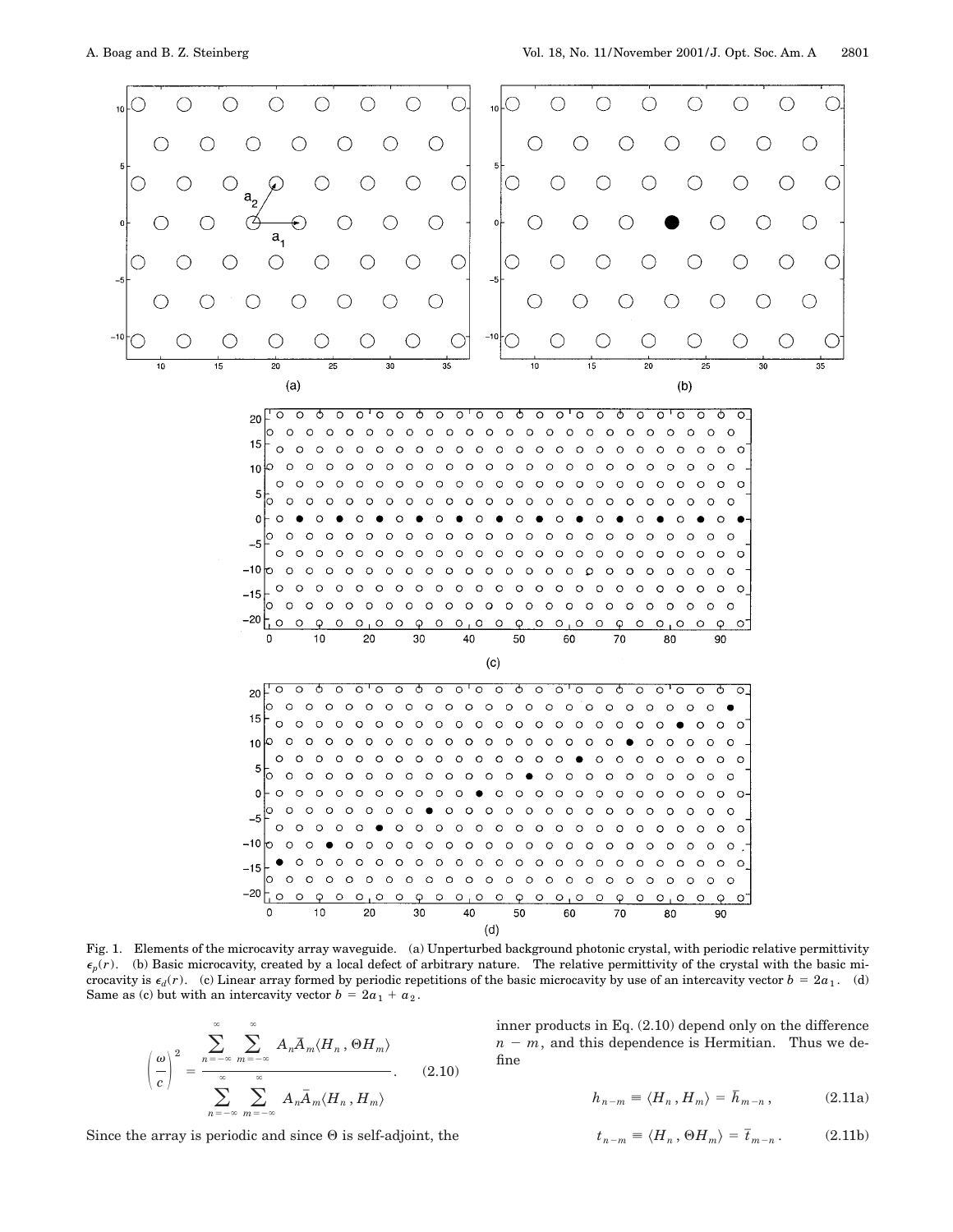Furthermore, using Eqs. (2.7) and (2.8), we can write a relation between  $t_m$  and  $h_m$ :

$$
t_m = \left(\frac{\omega_0}{c}\right)^2 h_m + \sum_{n=-\infty, n\neq 0}^{\infty} t'_{mn}, \qquad (2.12)
$$

where

$$
t'_{mn} \equiv \langle H_m, \Theta_n H_0 \rangle, \qquad \text{Im}[t'_{mn}] = 0 \qquad (2.12a)
$$

and where the realness of  $t'_{mn}$  follows from that of  $H_0$  [see Eq. (2.7a)]. According to the variational principle in Eq. (2.5), the frequency expressed in Eq. (2.10) is stationary (extremal point) with respect to the coefficients  ${A_n}$ . Therefore

$$
\forall k, \qquad \frac{\partial}{\partial A_k} \left( \frac{\omega}{c} \right)^2 = 0 \Rightarrow \sum_{m = -\infty}^{\infty} \left[ t_{k-m} - \left( \frac{\omega}{c} \right)^2 h_{k-m} \right] \overline{A}_m
$$

$$
= 0, \qquad (2.13a)
$$

$$
\forall k, \qquad \frac{\partial}{\partial \bar{A}_k} \left( \frac{\omega}{c} \right)^2 = 0 \Rightarrow \sum_{n=-\infty}^{\infty} \left[ t_{n-k} - \left( \frac{\omega}{c} \right)^2 h_{n-k} \right] A_n
$$

$$
= 0, \qquad (2.13b)
$$

and, because of the hermiticity of  $h_n$  and  $t_n$  [see Eqs. (2.11a) and (2.11b)], relations (2.13a) and (2.13b) are equivalent. Thus we have

$$
\sum_{m=-\infty}^{\infty} \left[ t_m - \left( \frac{\omega}{c} \right)^2 h_m \right] A_{m+k} = 0 \quad \forall k. \tag{2.14}
$$

The form of Eq.  $(2.14)$  is shift invariant with respect to *k*. This implies a modal solution for *Am* :

$$
A_m = \exp(i\beta m), \qquad (2.15)
$$

where  $\beta$  is the (yet-to-be-determined) wave number associated with modal propagation in the linear array waveguide. Substituting Eq. (2.15) into Eq. (2.14) and using Eq. (2.12), we get

$$
\left(\frac{\omega}{c}\right)^2 - \left(\frac{\omega_0}{c}\right)^2 = \frac{\sum_{m} \sum_{n \neq 0} t'_{mn} \exp(i\beta m)}{\sum_{m} h_m \exp(i\beta m)},
$$
 (2.16)

where  $t'_{mn}$  is defined in Eq. (2.12a). Equation (2.16) is an expression for the frequency shift of the linear array mode with wave number  $\beta/|b|$  relative to the frequency of the localized mode. For sufficiently spaced defects, we can make the first-order approximation by retaining only the nearest-neighbor interactions. This procedure is examined in Subsection 2.A.

### **A. Dominant Terms in Eq. (2.16) and Approximate Bandwidth**

It can be seen from Eq.  $(2.11a)$  that  $h_m$  is the inner product of two basic microcavity modes  $[H_m = H_0(r - mb)]$ separated a distance  $mb = m \sum_i m_i a_i$ . Since defect modes decay exponentially away from the defect, $<sup>1</sup>$  this in-</sup> ner product decreases very rapidly with increasing *m*. Thus the dominant term in the donominator of Eq. (2.16) is  $h_0$ , which is nothing but the square of the  $H_0$  norm. Consequently, we are left with

$$
\left(\frac{\omega}{c}\right)^2 - \left(\frac{\omega_0}{c}\right)^2 \approx \|H_0\|^{-2} \sum_{m=-\infty}^{\infty} \sum_{n\neq 0} t'_{mn} \exp(i\beta m).
$$
\n(2.17)

The evaluation of the numerator's dominant terms is somewhat more involved. We start by rewriting the operation  $\Theta_n H_0(r)$  as

$$
\Theta_n H_0(r) = i\omega_0 \nabla \times [d(r - nb)\epsilon_d(r)E_0(r)], \quad (2.18)
$$

where  $E_0(r)$  is the electric field associated with the basic microcavity mode  $H_0(r)$  and we make use of the fact that  $\nabla \times H_0 = i\omega_0 \epsilon_d(r) E_0(r)$ . Substituting this result into Eq. (2.12a), using the standard vector identity ( $\nabla \times A$ )  $\cdot$  *B* =  $\nabla$  · (*A*  $\times$  *B*) + *A* · ( $\nabla$   $\times$  *B*), and applying the Gauss theorem, we find that

$$
t'_{mn} = -i\omega_0 \int_{\partial V_n} d(r - nb) \epsilon_d(r)
$$
  
 
$$
\times [\bar{E}_0(r) \times H_0(r - mb)]
$$
  
 
$$
\cdot ds + \omega_0^2 \int_{V_n} d(r - nb) \epsilon_d(r) \epsilon_d(r - mb)
$$
  
 
$$
\times [\bar{E}_0(r) \cdot E_0(r - mb)]d^3r.
$$
 (2.19)

Recall that  $d(r - nb)$  is different from zero only at the *n*th microcavity. Thus the integrations above are limited to the *n*th microcavity volume  $V_n$  and its surface  $\partial V_n$ . Since  $E_0(r)$  and  $H_0(r)$  become very small as *r* increases, and since the summation in relation (2.17) excludes the  $n = 0$  term, the dominant terms are  $(m, n) = (0, \pm 1)$ and  $(m, n) = \pm (1, 1)$ . Furthermore, for symmetric defects we have  $t'_{01} = t'_{0-1}$  and  $t'_{11} = t'_{-1-1}$ . Thus

$$
\left(\frac{\omega}{c}\right)^2 - \left(\frac{\omega_0}{c}\right)^2 \approx 2\|H_0\|^{-2} (t'_{01} + t'_{11}\cos\beta), \quad (2.20)
$$



Fig. 2. Dispersion curve  $\omega(\beta)$  of the microcavity array waveguide (solid curve). We assume here that  $b = m_1 a_1$ , with  $a_1$  defined in Fig. 1(a) and  $m_1 = 3$ . The unperturbed crystal dispersion that corresponds to propagation along the vector  $a_1$  (the wave numbers along  $\Gamma$ – $\overline{M}$  in the reciprocal lattice domain) is also shown (dashed curves).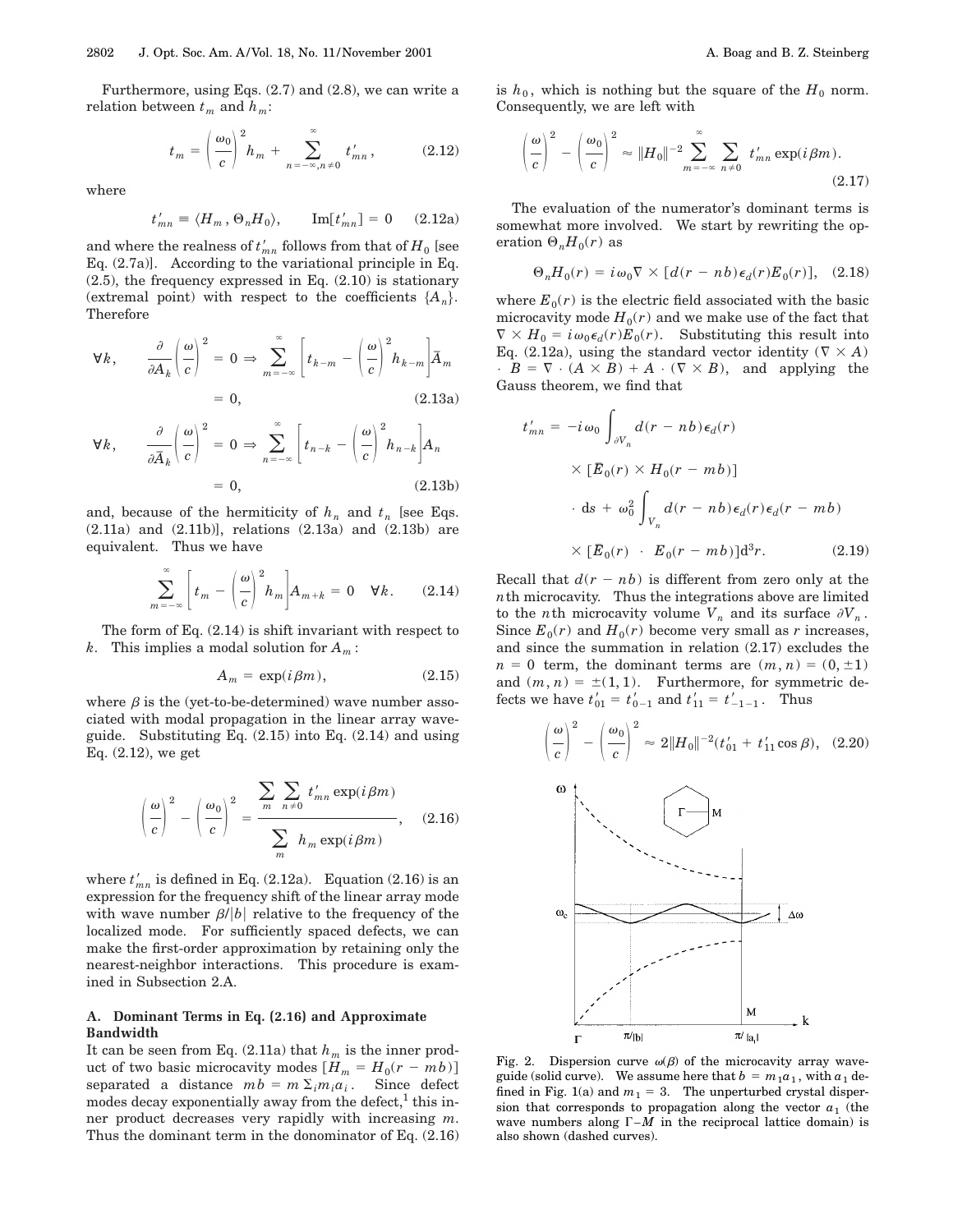where we have used the second equality in Eq. (2.12a). Relation (2.20) constitutes the dispersion relation  $\omega(\beta)$  of the array waveguide. It can be seen that  $t'_{11}$  determines the total bandwidth of the array waveguide, whereas  $t'_{01}$ determines the central frequency shift relative to the basic microcavity frequency  $\omega_0$ . Since  $E_0$  and  $H_0$  are welllocalized fields that decay exponentially with the distance away from the microcavity,  $t_{01}$  and  $t_{11}$  decay exponentially as the intercavity vector *b* increases. Therefore, by tuning *b*, one can design extremely narrow-band waveguides. Invoking the narrow-band approximation  $\omega^2 - \omega_0^2$  $\approx 2\omega_0(\omega - \omega_0)$ , we further reduce relation (2.20) to

$$
\omega - \omega_0 \approx \frac{c^2}{\omega_0 \|H_0\|^2} (t'_{01} + t'_{11} \cos \beta). \tag{2.21}
$$

This dispersion relation is shown schematically in Fig. 2. Finally, note that, because of the *mb* and *nb* field shifts in Eq. (2.19), we have  $|t'_{01}| \ll |t'_{11}|$ , so the central frequency shift, relative to  $\omega_0$  and relative to the bandwidth, is negligible. Thus the waveguide central frequency  $\omega_c = \omega_0$  $+ c^2 t'_{01} / (\omega_0 ||H_0||^2)$  is approximately  $\omega_0$ , and its relative bandwidth is given by

$$
\frac{\Delta \omega}{\omega_0} = 2 \left( \frac{c}{\omega_0 \|H_0\|} \right)^2 t'_{11}.
$$
\n(2.22)

Since  $E_0(r)$  and  $H_0(r)$  are localized fields that decay exponentially away from the defect site, it follows from Eq. (2.19) that this bandwidth decays exponentially with the increase of  $|b|$ .

#### **3. NUMERICAL EXAMPLES**

For the sake of simplicity, we study waveguides embedded in the two-dimensional photonic crystal previously investigated in Ref. 3. Specifically, we consider the problem of a free-standing finite periodic array of dielectric cylinders that is infinite in the *z* direction. The *x*, *y*-plane cross section of the problem geometry is illustrated in Fig. 1. The unperturbed hexagonal array is of the type shown in Fig. 1(a), with the intercylinder spacing  $|a_1| = |a_2| = 4$ length units. The array comprises a total of 156 cylinders with centers confined within a rectangle  $0 \leq x$  $\leq 46$  and  $|y| \leq 20.8$ . All cylinders are 0.6 length unit radius and are characterized by a refractive index of 2.9. The specific locations of the cylinders are as depicted in Fig. 1(c), for  $x < 47$ . We assume TM polarization, i.e., a *z*-polarized electric field parallel to the cylinder axis. A basic microcavity is formed by removing a single cylinder, as shown in Fig. 1(b). The waveguiding structure is formed in the photonic crystal by the creation of defects along the line  $y = 0$  by removing selected posts, using an intercavity vector  $b = m_1 a_1$  [see Fig. 1(c)]. The center frequency of the resulting waveguide is determined mainly by the resonant frequency of a single defect resonance. The spacing between the defects determines the amount of coupling between the adjacent microcavities, which, according to the model presented in Section 2, strongly affects the bandwidth of the resulting waveguide. To demonstrate this effect by means of numerically rigorous computations, we have developed a program based on the current model technique. $9,10$  In this



Fig. 3. Unperturbed crystal transmission curve and transmission of a waveguide obtained by removing a complete row of posts (dashed curve). The dashed curve corresponds to an array waveguide with intercavity vector  $b = a_1$ .

technique the electromagnetic fields outside the cylinders and those in each cylinder are simulated by sets of currents of adjustable amplitudes. The amplitudes of the currents are determined by applying the boundary conditions, namely, the continuity of the tangential electric and magnetic fields on the surface of the cylinders. Since the boundary conditions are enforced in the point-matching sense, errors between the match points serve as a convenient measure of the accuracy of the numerical solution. To this end, we monitor the normalized rms boundary condition errors  $\Delta E_{bc}$  and  $\Delta H_{bc}$  for the electric and magnetic fields, as defined in Ref. 9.

The attenuation of the waveguiding structure is evaluated by computing the ratio of the field intensity in the last cavity to that in the first one. The average squared electric field is computed across the first and the last microcavity along the segment  $-5 \le y \le 5$  passing through the respective cavity center. Within the stop band, the ratio between these fields represents the decay of the field along the waveguide relatively independently of the mismatch between the waveguide and the free space. Reflections at the ends of the waveguide, however, are expected to produce a ripple of the field ratio in the passband. The cylinder array is illuminated by a plane wave propagating in the positive *x* direction. We surmise that a type of excitation (e.g., a plane wave or a Gaussian beam) does not affect the essential characteristics of the waveguiding structure.

First, to test the accuracy of the numerical computation, we evaluate the average electric field along the line  $x = 48, -5 \le y \le 5$ , for an unperturbed crystal that comprises all 156 cylinders. The boundary condition errors incurred in this computation are  $\Delta E_{bc} \approx 0.05\%$  and  $\Delta H_{\text{bc}} \approx 0.5\%$ , which are sufficiently low to produce accurate results. The transmission of the unperturbed crystal, defined as the ratio between the average field specified above and the incident field, is plotted in Fig. 3 (solid curve). A clear bandgap is seen between the wavelengths  $\lambda = 7.3$  and  $\lambda = 10.7$ . This bandgap is in good agreement with the results reported in Ref. 3. Next, we consider the "conventional" photonic crystal waveguide obtained by removing a horizontal row of posts. The corresponding transmission curve is also plotted in Fig. 3.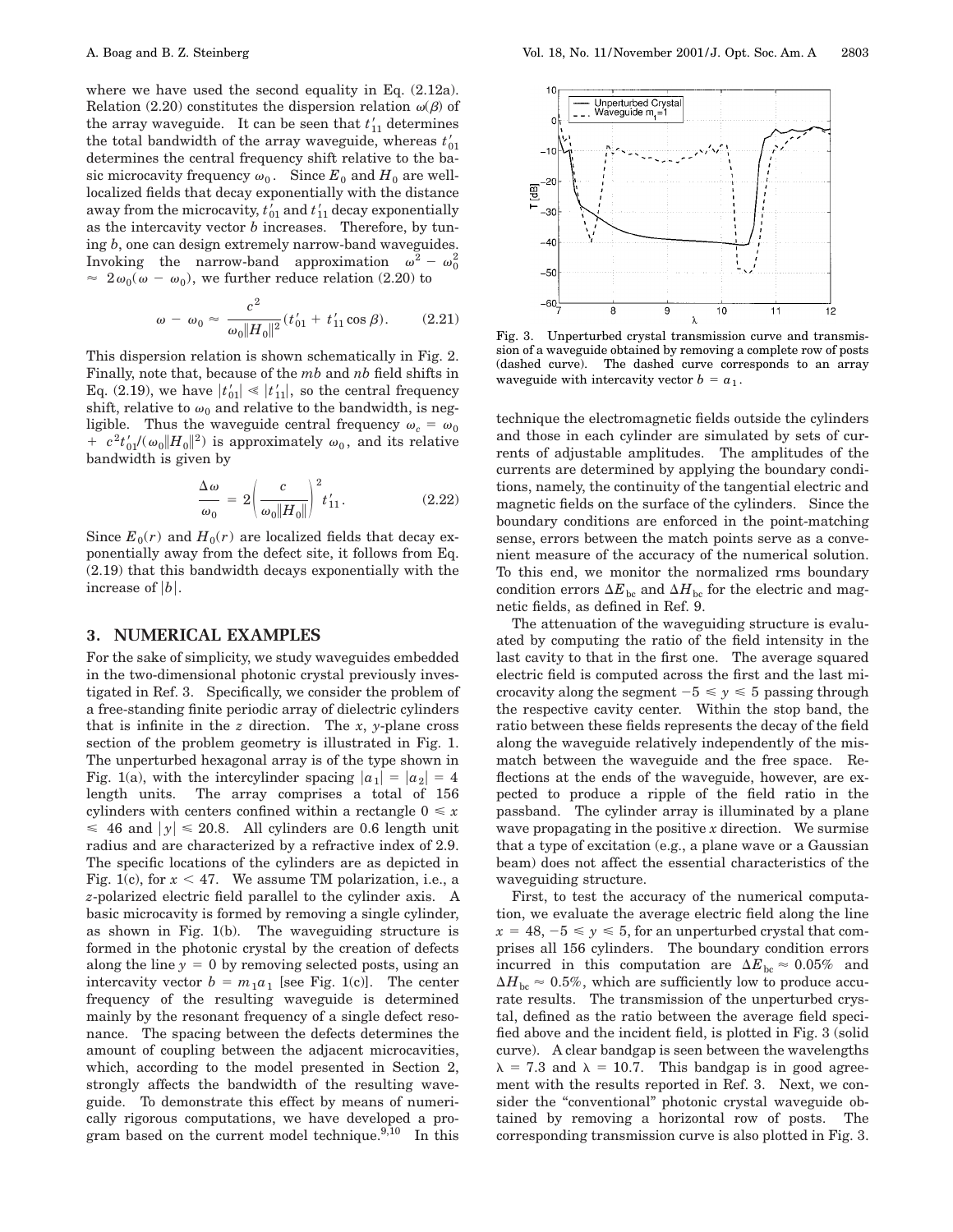It can be seen that the transmission bandwidth is almost as large as the entire bandgap.

We turn now to study array waveguides formed by larger intercavity vectors. We start by characterizing the single defect mode. In all cases we use a microcavity created by removing a single post. The resonance of the single defect is at  $\lambda_0 = 9.06$ , and the corresponding mode is depicted in Fig. 4. Strong localization of the field about the center of the defect (the removed cylinder) justifies the application of the weak-coupling approximation when one is dealing with arrays of cavities. Finally, we study a number of waveguides with various spacings between these defects. Specifically, we perform calculations for three cases  $b = a_1$  (all cylinders centered on line  $y = 0$ are removed),  $b = 2a_1$  [removing cylinders centered at  $(x, y) = (6, 0), (14, 0), (22, 0), (30, 0), (38, 0), (46, 0)$ , and  $b = 3a_1$  [removing cylinders centered at  $(x, y) = (10,0)$ ,  $(22,0), (34,0), (46,0)$ . The structure of the field along the waveguides is presented in Fig. 5 for  $b = 2a_1$  and  $b = 3a_1$ . Figure 5 clearly exemplifies the localized nature of the field at the defect sites. Also, one can see that the waveguide field can be represented by a superposition



Fig. 4. Basic microcavity mode electric field magnitude  $|E_0(r)|$  (in decibels), corresponding to a local defect obtained by removing the shaded post in Fig. 1(b).



Fig. 5. Electric field magnitude in the microcavity array waveguides (in decibels): (a)  $(m_1, m_2) = (2, 0)$ ; (b)  $(m_1, m_2) = (3, 0)$ .